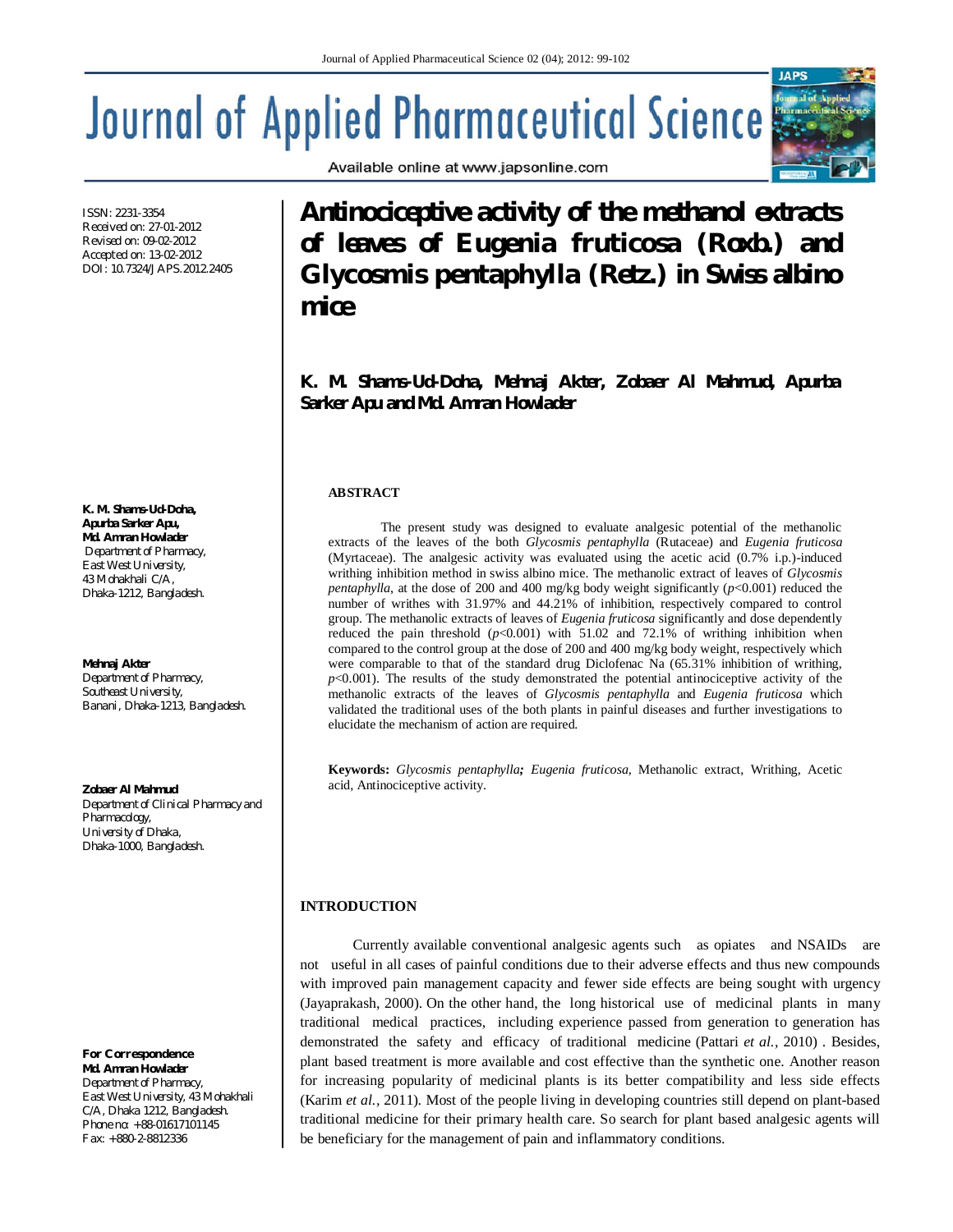*Glycosmis pentaphylla* (Family: Rutaceae), an evergreen shrub or small tree is commonly called as orange berry and found from Bangladesh, India and Sri Lanka eastward to Myanmar, Thailand, southern China and Indo-China, possibly the Philippines, Peninsular Malaysia, Sumatra and Java and also cultivated elsewhere. *Glycosmis pentaphylla* (Rutaceae) are used traditionally for the treatment of boils, chest pain, hook worm infestation, ureterolithiasis (Uddin, 2006)**.** Juice of leaves is used in fever and liver complaints and as a vermifuge, leaves are considered good antidote for eczema and other skin troubles and applied in the form of paste. A decoction of roots is given for facial inflammations (Chopra *et al.,* 1969). Roots pounded and mixed with sugar are given in low fever and wood is used in snake bite (Chopra *et al.,* 1956). It is reported to contain arborinine (Quader *et al.,* 1999), glycozolicine, 3-formyl carbazole, glycosinine (Jash *et al.,* 1992), mupamine (Kamaruzzman and Chakraborty 1989), varbazole, 3 methyl carbazole (Chowdhury *et al.,* 1987), glycolone (Bhattacharyya and Chowdhury, 1985), glycozolidol (Bhattacharyya *et al.,* 1985), glycozolinine (Mukherjee *et al.,*  1983), glycophymoline (Sarka and Chakraborty 1979), glycophymine, glycomide (Sarka and Chakraborty, 1977), glycozoline (Chakraborty, 1969), noracronycine, des-Nmethylacrocynine and des-N-methylnoracronycine (Govindachari *et al.,* 1966). *Eugenia fruticosa* (Myrtaceae), a small to medium sized evergreen tree is well known as bon jam, puti jam, khudi jam and traditionally has been used for the treatment of anemia, blood dysentery, dysentery (Uddin, 2006).

Though both the plants have potential traditional uses for the treatment of various diseases, there is no scientific study to validate their folkloric uses. Therefore, the present study was designed to evaluate the analgesic activity of the methanolic extracts of the leaves of the *Glycosmis pentaphylla* and *Eugenia fruticosa* by acetic acid induced writhing method in swiss albino mice.

# **MATERIALS AND METHODS**

## **Drugs and chemicals**

Acetic acid was obtained from Merck, Germany. Tween-80 was obtained from BDH Chemicals, UK. Normal saline solution was purchased from Beximco Infusion Ltd., and Diclofenac Na was obtained from Square Pharmaceuticals Ltd., Bangladesh. All other reagents and chemicals used were of analytical grade.

# **Plant materials**

For this present investigation, leaves of *Glycosmis pentaphylla* and *Eugenia fruticosa* were collected from Mirpur, Dhaka, Bangladesh in June, 2009 and were identified by the taxonomist of Bangladesh National Herbarium, MIrpur, Dhaka, where a voucher specimen has been deposited for future reference. The accession number of the plant *Eugenia fruticosa* and *Glycosmis pentaphylla* is DACB 34923 and DACB 34924, respectively. The collected plant parts were sun dried for one week and pulverized into a coarse powder with the help of a suitable

grinder. The powder was stored in an airtight container and kept in a cool, dark and dry place until extraction commenced.

### **Preparation of the extracts**

About 150 gm of powdered material was taken in a clean, flat bottomed glass container and soaked in 200 ml of 95% methanol. The container with its contents was sealed and kept for a period of 7 days accompanying occasional shaking and stirring. The whole mixture then underwent a coarse filtration by a piece of clean, white cotton material. Then it was filtered through Whatman filter paper (Bibby RE200, Sterilin Ltd., UK). The filtrate (methanol extract) obtained was evaporated using rotary evaporator. It rendered a gummy concentrate of reddish black color. The gummy concentrate was designated as crude extract of methanol. The extract was transferred to a closed container for further use and protection.

#### **Experimental animals**

Swiss albino mice of either sex weighing about 20-25 gm were used for the experiment. The mice were purchased from The Animal Research Branch of the International Centre for Diarrheal Diseases and Research, Bangladesh (ICDDR,B). They were kept in standard environmental condition (at 24.0±0°C temperature & 55- 65% relative humidity and 12 hours light/dark cycle) for one week for acclimatization after their purchase and fed ICDDR,B formulated rodent food and water *ad libitum*. The design and performance of the study involving mice have been approved by the Ethical Review Committee for Animal Research, Ease West University, Mohakhali, Dhaka through the submission of a research protocol before the experiment.

# **Experimental procedures**

#### *Acetic acid induced writhing method*

The analgesic activity of the samples was studied using acetic acid-induced writhing inhibition method in mice according to the method described by Koster *et al.* (Koster, 1969). Thirty swiss albino mice were divided into six groups of five mice each. Test samples of methanolic crude extract of *Glycosmis pentaphylla* and *Eugenia fruticosa* (200 and 400 mg/kg body weight for each sample respectively), vehicle (1% tween 80 in normal saline, 5 ml/kg body weight) and Diclofenac Na (50 mg/kg) were administered orally 30 min before intraperitoneal administration of 0.7% acetic acid (0.1 ml/10gm). The forty minutes interval between the oral administration of test materials and intraperitoneal administration of acetic acid was given to assure proper absorption of the administered samples. Five minutes after the administration of acetic acid, the numbers of squirms or writhes characterized by contraction of the abdominal musculature and extension of hind limbs was counted for each mouse over a period of 20 min. Full writhing was not always accomplished by the animal, because sometimes the animals started to give writhing but they did not complete it. This incomplete writhing was considered as half-writhing. Accordingly, two half-writhing were taken as one full writhing. The number of writhes in each treated group was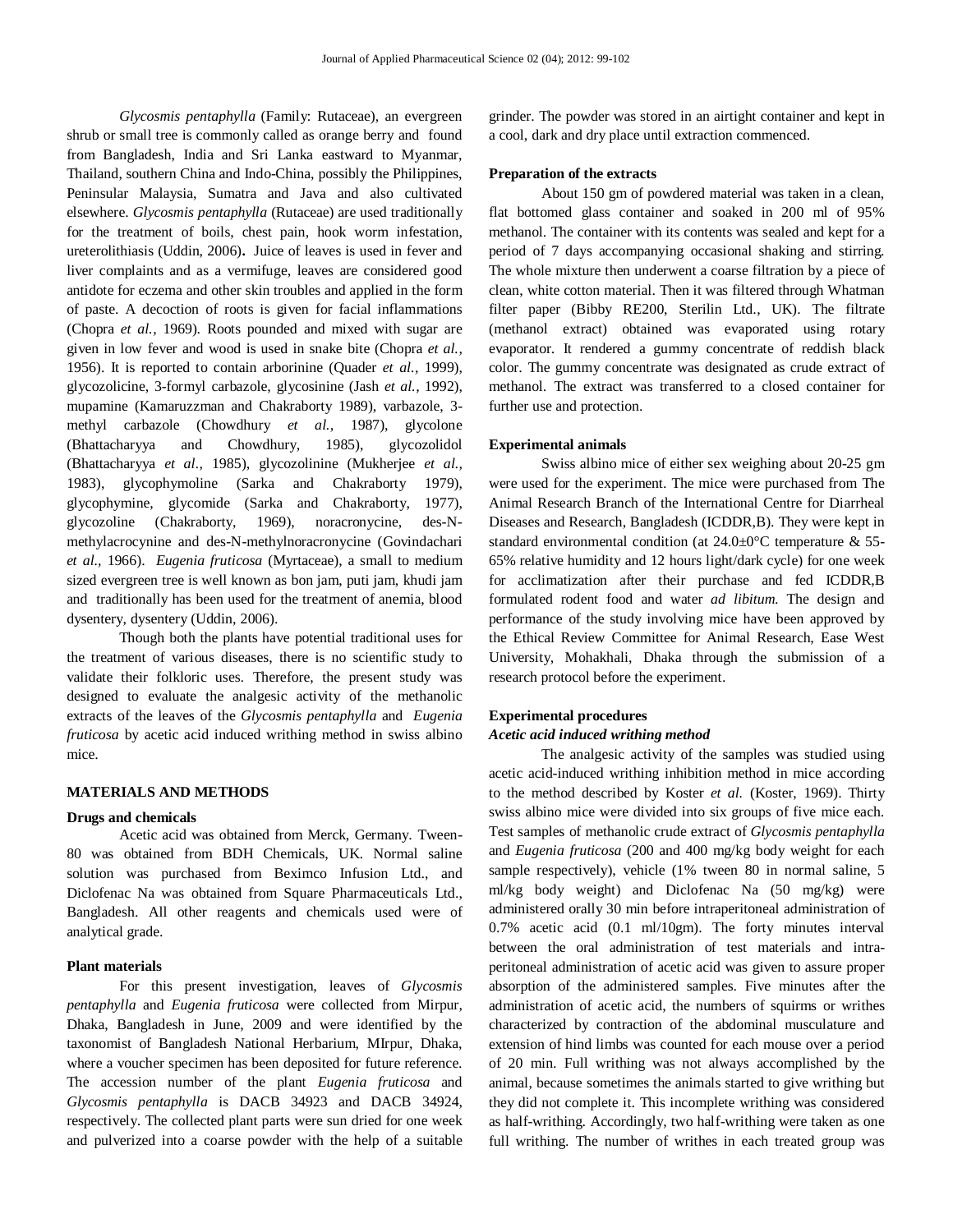compared to that of a control group while Diclofenac Na (50 mg/kg) was used as a reference substance (positive control). Percentage inhibition of writhing compared to control group was taken as an index of analgesia and was calculated using the following formula:

Inhibition (%) =  $[(We-W_t)/We X 100]$ 

Where  $W_c$  is the average number of writhing reflex in the control group and Wt is the average number of writhing in the test groups.

#### **Statistical Analysis**

Data were expressed as mean  $\pm$  SEM (Standard error mean) and were analyzed by One-way Analysis of Variance (ANOVA) followed by Dunnett's *t* test. Statistical significance was considered at p<0.01. The statistical analysis was carried out using the SPSS program (version 17.0).

#### **RESULTS**

### **Acetic acid-induced writhing response in mice**

The crude methanolic extract of *Glycosmis pentaphylla* significantly  $(p<0.001)$  reduced the number of writhes with 31.97% and 44.21% inhibition compared to control group at the dose of 200 and 400 mg/kg body weight, respectively. On the other hand, the methanolic extract of *Eugenia fruticosa* significantly and dose dependently reduced the number of writhes  $(p<0.001)$  with 51.02 and 72.1% of inhibition when compared to the control group at the dose of 200 and 400 mg/kg body weight, respectively (**Table1**) which were almost similar to that of the standard drug Diclofenac Na (65.31% inhibition, *p*<0.001).

**Table. 1:** Effect of methanolic extracts of leaves of *Glycosmis pentaphylla* (GPL) *and Eugenia fruticosa* (EFL) on acetic acid induced writhing response in mice.

| <b>Treatment</b> | Dose $(mg/kg)$  | Writhing <sup>a</sup> | % inhibition |
|------------------|-----------------|-----------------------|--------------|
| Control          | $10 \text{ mL}$ | $29.4 + 1.21$         |              |
| Diclofenac Na    | 50              | $10.2 + 0.86*$        | 65.31        |
| EFL.             | 200             | $14.4 + 1.56*$        | 51.02        |
| EFL.             | 400             | $8.2 + 0.66*$         | 72.1         |
| <b>GPL</b>       | 200             | $20.0 + 1.58*$        | 31.97        |
| <b>GPL</b>       | 400             | $16.4 \pm 1.53*$      | 44.21        |

<sup>a</sup> Values represent mean  $\pm$  SEM (n=5). One -way ANOVA followed by Dunnett's *t* test, \**p*<0.001 compared to control.



Fig. 1: Comparison of the % of inhibition of writhing effect of the methanolic extracts of leaves of *Glycosmis pentaphylla* (GPL) *and Eugenia fruticosa* (EFL).

# **DISCUSSIONS**

The acetic acid induced writhing method is widely used to evaluate peripherally active analgesics. Pain sensation in acetic acid induced writhing method is elicited by triggering localized inflammatory response resulting in the release of free arachidonic acid from tissue phospholipid via cyclooxygenase (COX), and prostaglandin biosynthesis (Duarte *et al.,* 1988; Ronaldo *et al.*, 2000). The released prostaglandins, mainly prostacyclin (PGI<sub>2</sub>) and to lesser extent  $PGE_2$  and  $PGF_{2\alpha}$  have been held responsible for pain sensation (Derardt *et al.,* 1980).The increase in prostaglandin levels within the peritoneal cavity then enhances inflammatory pain by increasing capillary permeability (Zakaria *et al.,* 2008). So, the observed analgesic activity of the crude methanolic extracts of leaves of *Glycosmis pentaphylla* and *Eugenia fruticosa* might be due to their possible interference in the biosynthesis, release or action of prostaglandins and some other autacoids.

# **CONCLUSION**

On the basis of results obtained from the present study, it can be concluded that the methanolic extracts of leaves of *Glycosmis pentaphylla* and *Eugenia fruticosa* plant possess potential analgesic activities and thus validated the traditional use of the plant in painful disorders. Present work is a preliminary effort which will require further detailed investigation including characterization of active compounds and investigation of possible mechanism of action of analgesic activity.

# **REFERENCES**

Ahmed M., Shikha H.A., Sadhu S.K., Rahman M.T., Datta B.K. Analgesic, diuretic, and anti-inflammatory principle from *Scoparia dulcis*. Pharmazie. 2001; 56(8): 657-660.

Bhattacharyya P., Chowdhury B.K. Glycolone, a quinolone alkaloid from *Glycosmis pentaphylla*. Phytochem.1985;24(3):634-635.

Bhattacharyya P., Chowdhury B.K., Chakrabartty P.K. Glycozolidol, an antibacterial carbazole alkaloid from *Glycosmis pentaphylla***.** Phytochem.1985;24(4):882-883.

Chakraborty D.P. Glycozoline, a carbazole derivative, from *Glycosmis pentaphylla*. Phytochem.1969;8(4):769-772.

Chopra, Nayar and Chopra PID. Glossary of Indian Medicinal Plants, New Delhi, (1956) 126.

Chopra, Nayar and Chopra PID. Glossary of Indian Medicinal Plants, New Delhi, (1969) 32.

Chowdhury B.K., Mustapha A. *et al.* Carbazole and 3 methylcarbazole from *Glycosmis pentaphylla*. Phytochemistry.1987; 26(7): 2138-2139.

Derardt R., Jougney S., Delevalccee F., Falhout M. Release of prostaglandins E and F in an algogenic reaction and its inhibition. European J. Pharmacol. 1980; 51: 17-24.

Duarte I.D.G., Nakamura M., Ferreira S.H. Participation of the sympathetic system in acetic acid-induced writhing in mice. Brazilian Journal of Medicine and Biological Research. 1988; 21: 341–343.

Govindachari T.R., Pai B.R., Subramaniam P.S. *Alkaloids of Glycosmis pentaphylla (Retz.) correa*. Tetrahedron. 1966;22(10):3245- 3252.

Jash S.S., Biswas G.K., *et al.* Carbazole alkaloids from *Glycosmis pentaphylla*. Phytochemistry. 1992;31(7): 2503-2505.

Jayaprakash, G.K. and L.J. Rao: Phenolic constituents from lichen Parmontrema stuppeum. (Nyl.) Hale and their antioxidant activity. Z. Naturforsch., 55: 1018-1022 (2000).